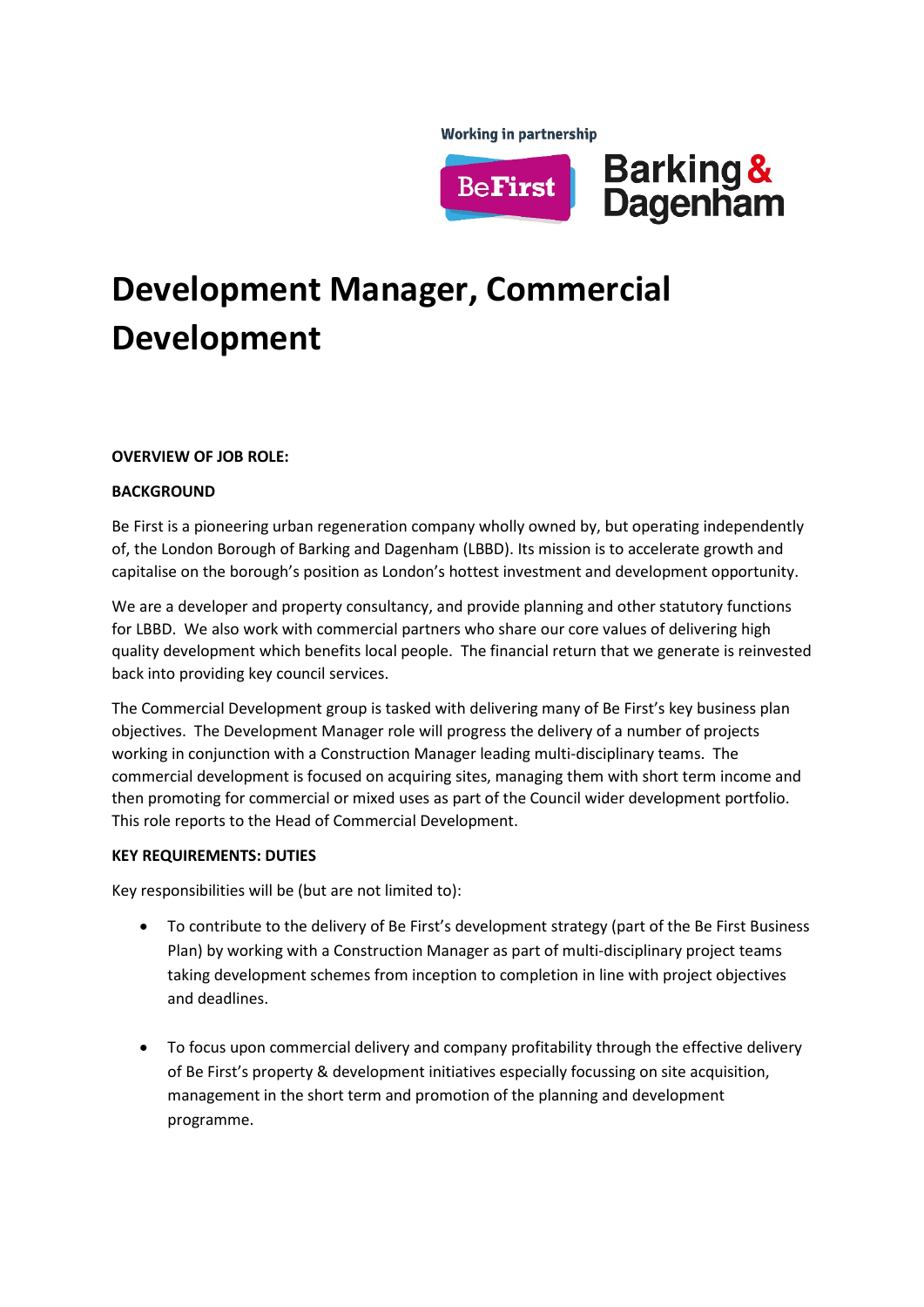- To source, develop concept, secure all necessary approvals and deliver projects in line with the Be First Business Plan.
- Develop and maintain strong working relationships with key stakeholders. Ensure that all stakeholders are kept up to date with works progress, identify any aspects of the project which have significant potential to cause disputes or additional costs to be incurred and resolve as appropriate.
- Prepare and maintain project viability appraisals.
- Ensure programme activity remains to plan, is delivered on time and within agreed available resources.
- Ensure appropriate risk management and value for money considerations are in place to deliver agreed project outcomes and realisation of intended benefits.
- Assist in the development of effective procurement and contractual arrangements for schemes, appropriately managing risk and reward whilst complying with procurement regulations.
- Report effectively at designated reporting milestones on project delivery against budget and programme.
- Procuring, managing and monitoring a range of external consultants as part of multidisciplinary teams.
- Demonstrate good commercial acumen and ability to generate profit from property related transaction, particularly development.
- To participate in Be First's budgetary process, including monitoring expenditure against budget allocation and maintaining budgetary control at all times. Responsibility includes ensuring all fiscal activity accords with financial regulations and statutory requirements.
- Identify opportunities where further fees or income can be generated

### **KEY REQUIREMENTS: ATTRIBUTES**

We are looking for an individual who:

Works well as part of a team – collaborative, problem solving and motivational. Strong numeracy/financial appraisal skills. Confident and professional, with excellent communication skills – able to present (verbally and in writing) to different audiences succinctly outlining proposals and business cases. Proactive self-starter who takes the initiative, can prioritise and find solutions. IT literate.

#### **JOB SALARY**